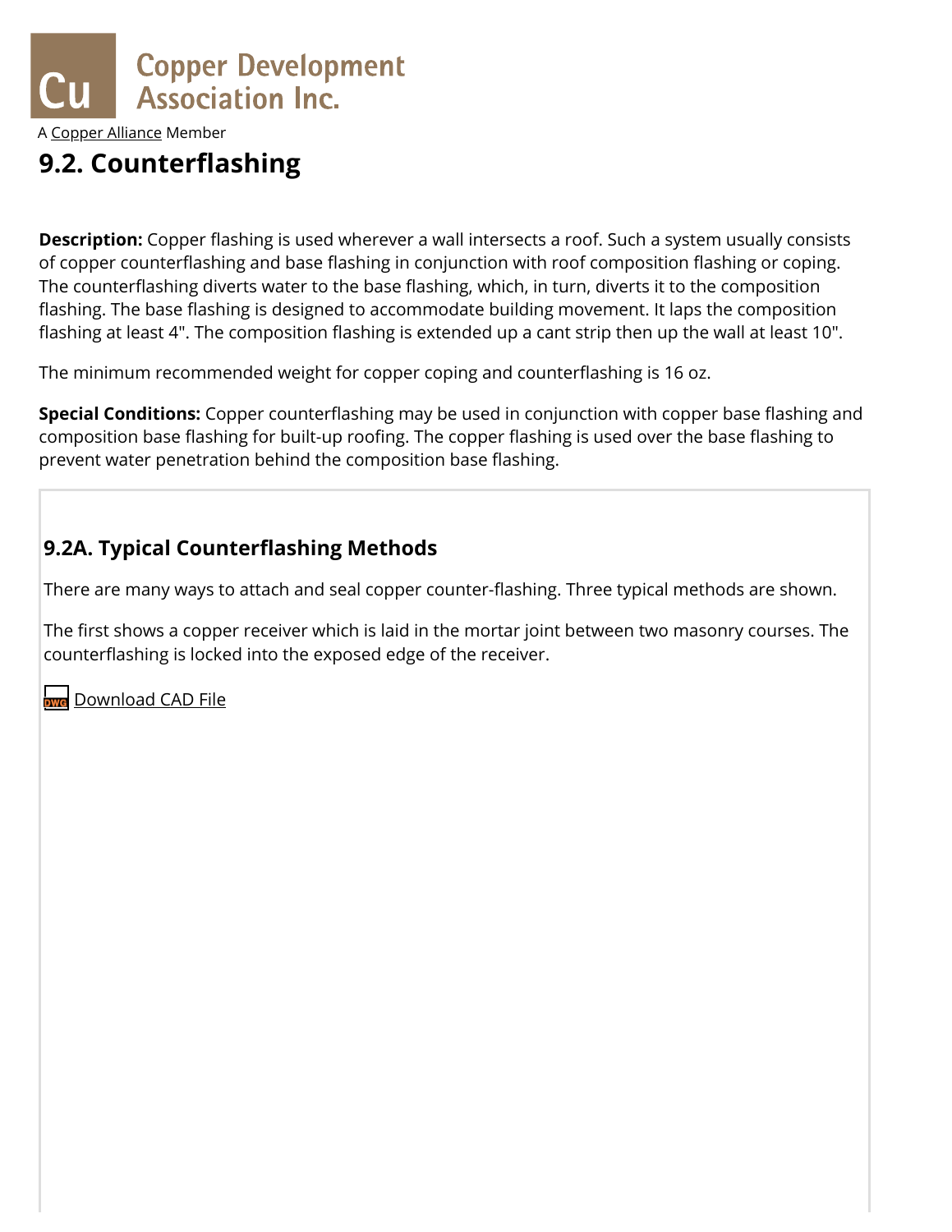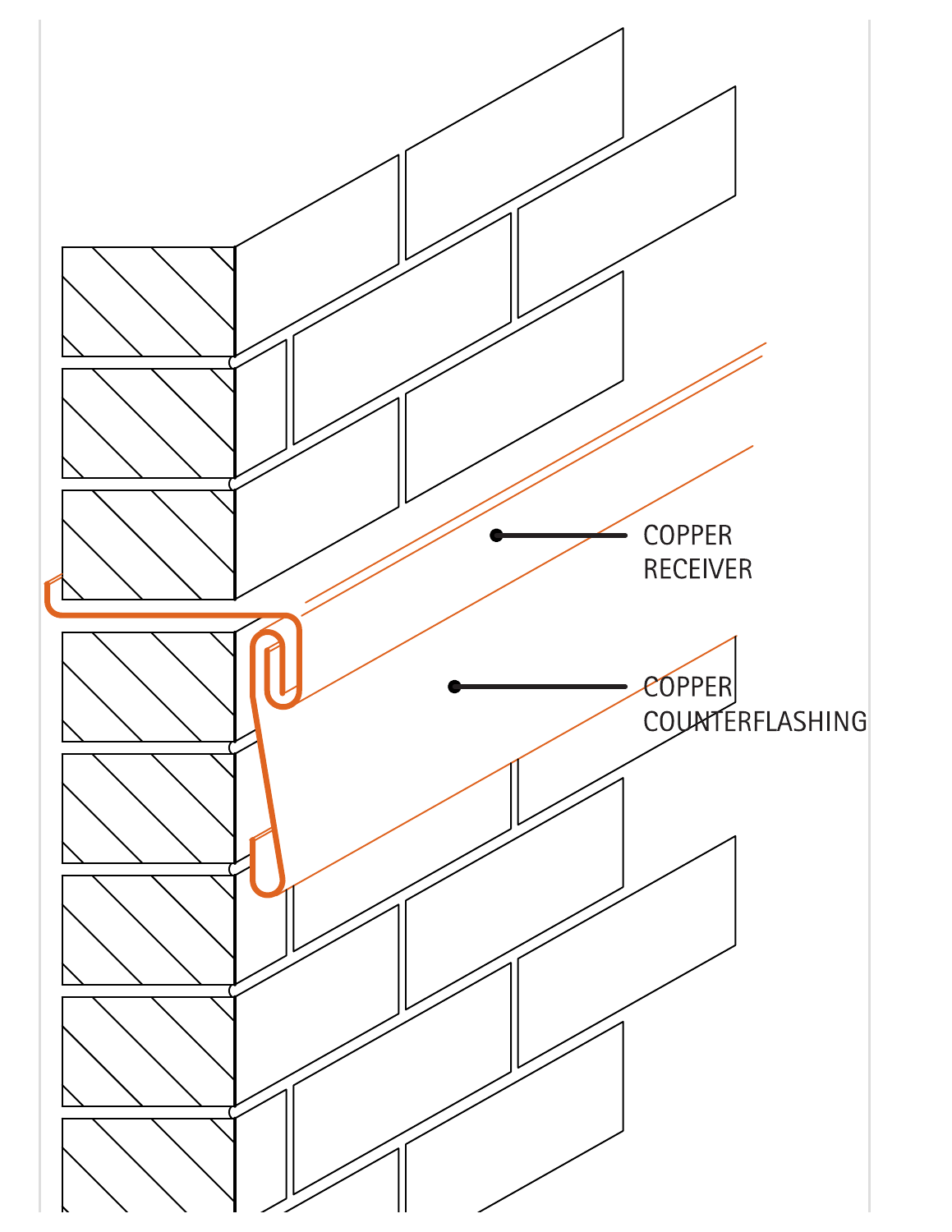

The second detail shows a reglet (or raggle) cut or cast into concrete. The flashing is inserted into this reglet and held by lead wedges. The reglet is then filled with sealant.

https://www.copper.org/applications/architecture/arch\_dhb/arch-details/flashings\_copings/counterflashing.html 3/15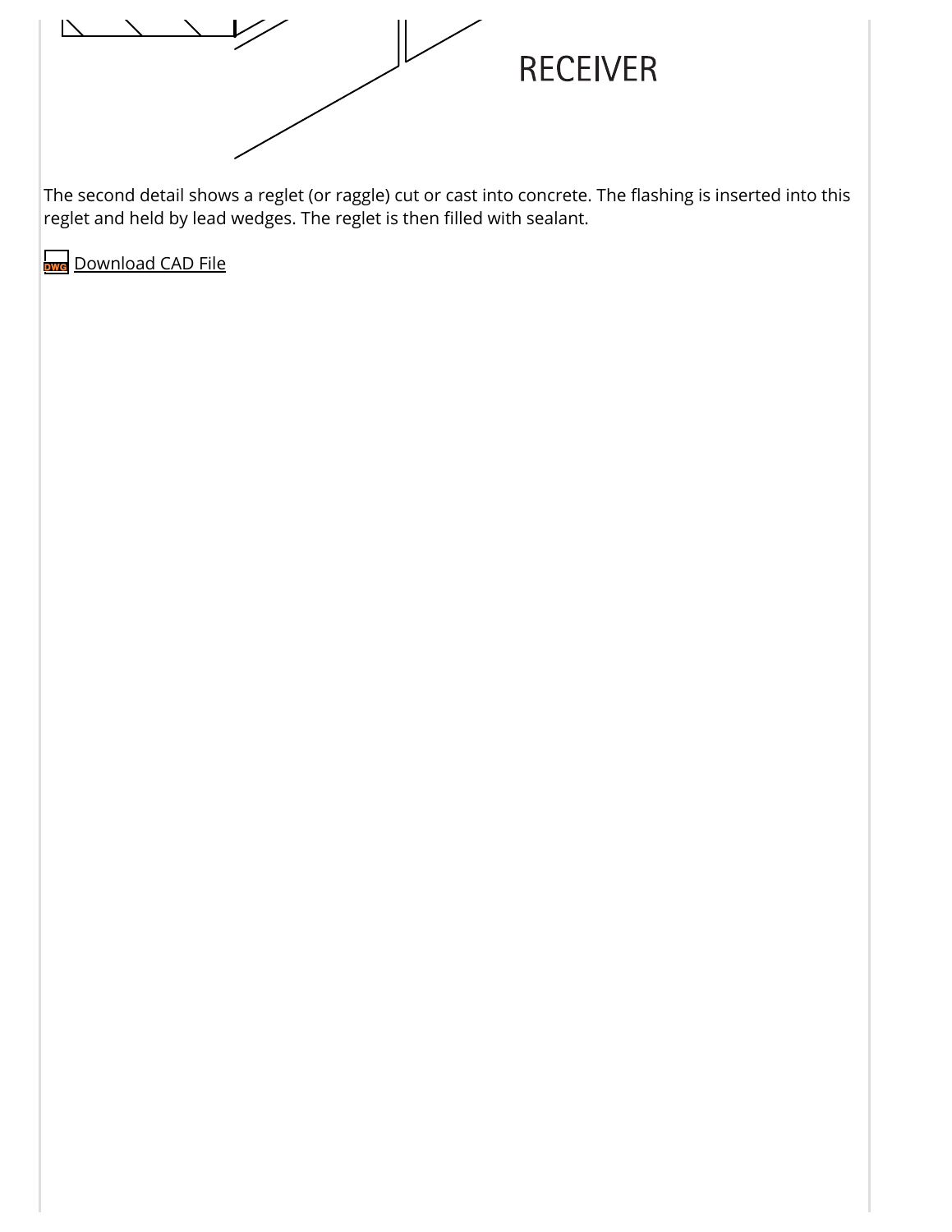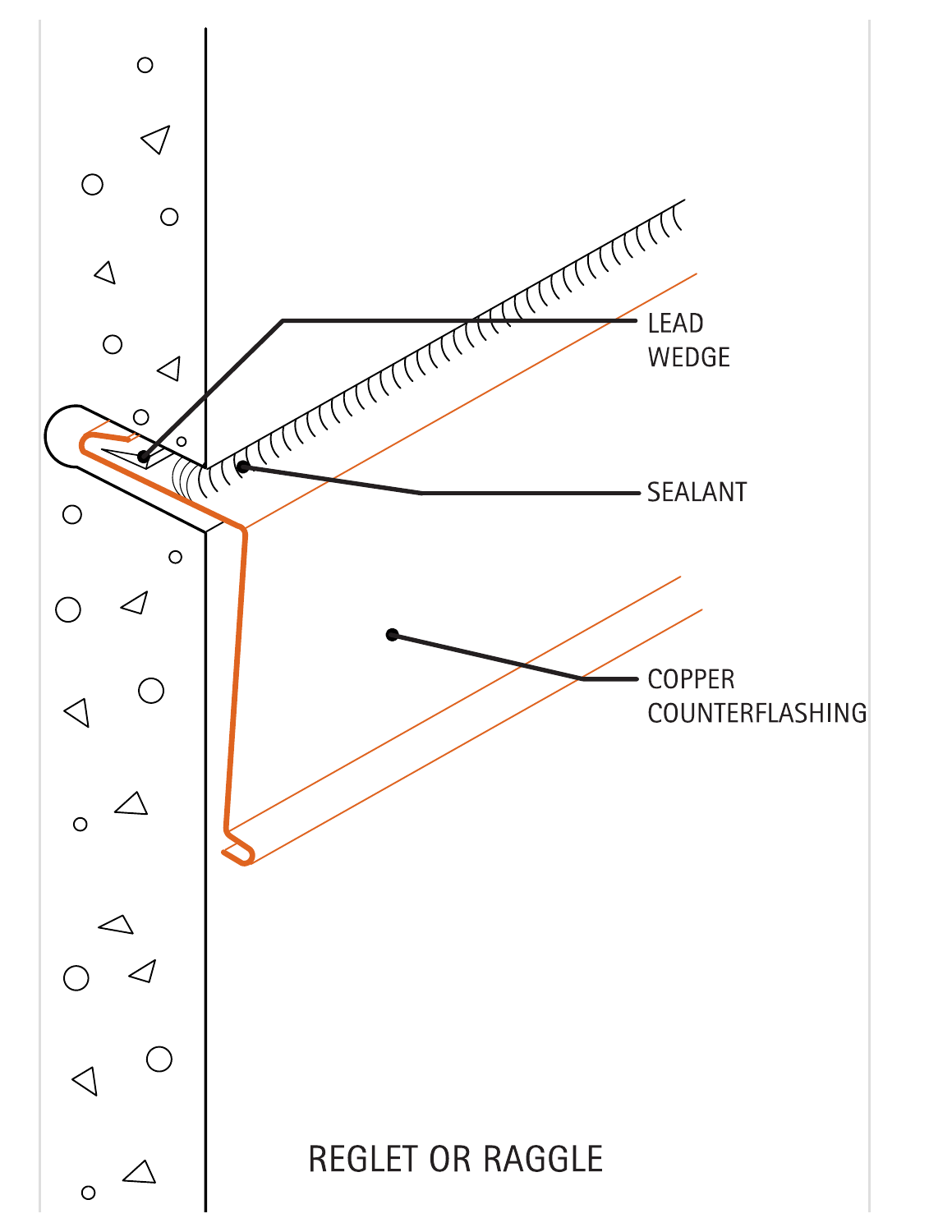

The third type of counterflashing is used for exterior wall coverings of several types. The top edge of the flashing is lapped a minimum of 4" by building paper. It is held to the sheathing by cleats spaced 12" O.C. Wide head nails, spaced 3" O.C., may be used instead of cleats. These nails should not penetrate the flashing. The flashing is simply held by the bottom edge of the wide head.

https://www.copper.org/applications/architecture/arch\_dhb/arch-details/flashings\_copings/counterflashing.html 5/15

5/2/2019 Architecture Design Handbook: Flashings and Copings - Counterflashing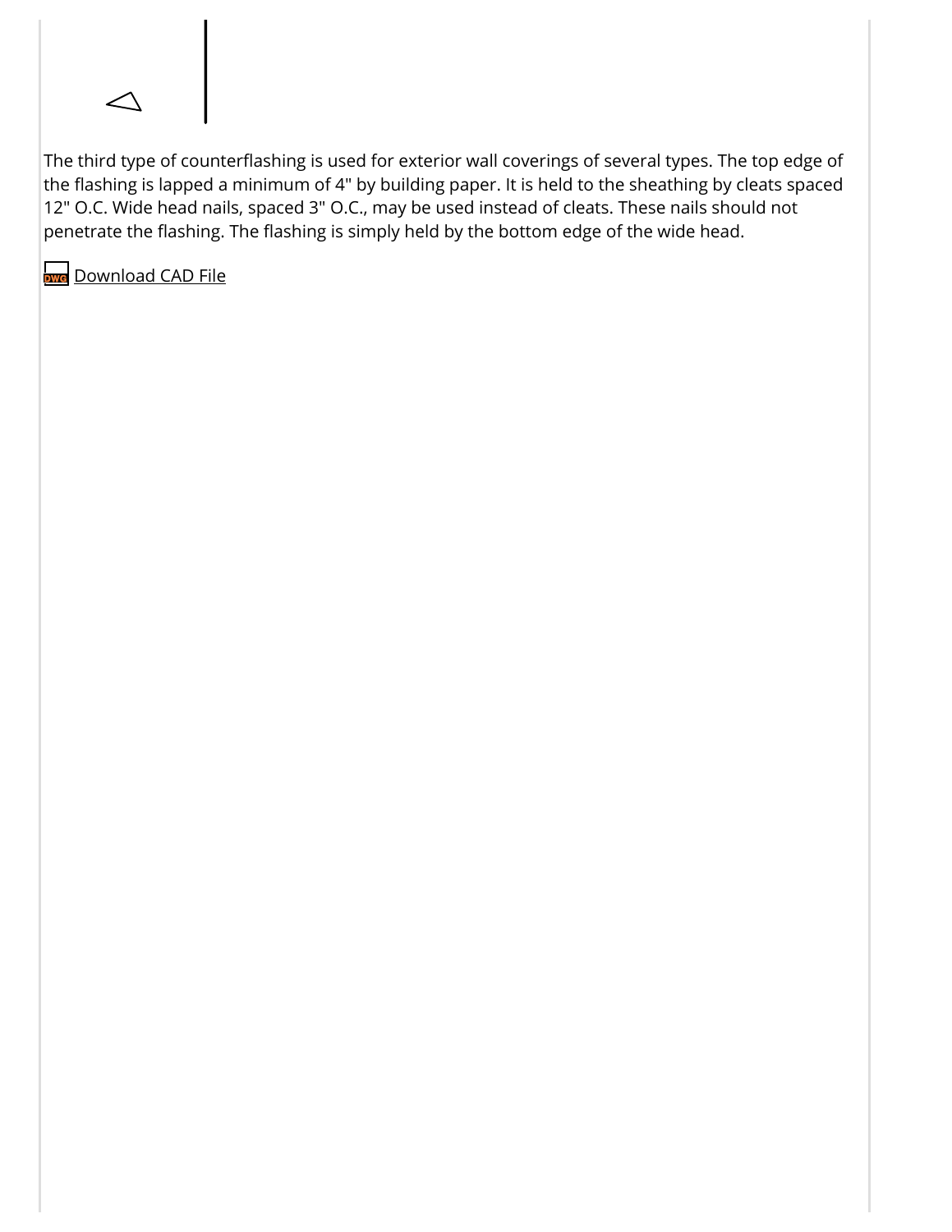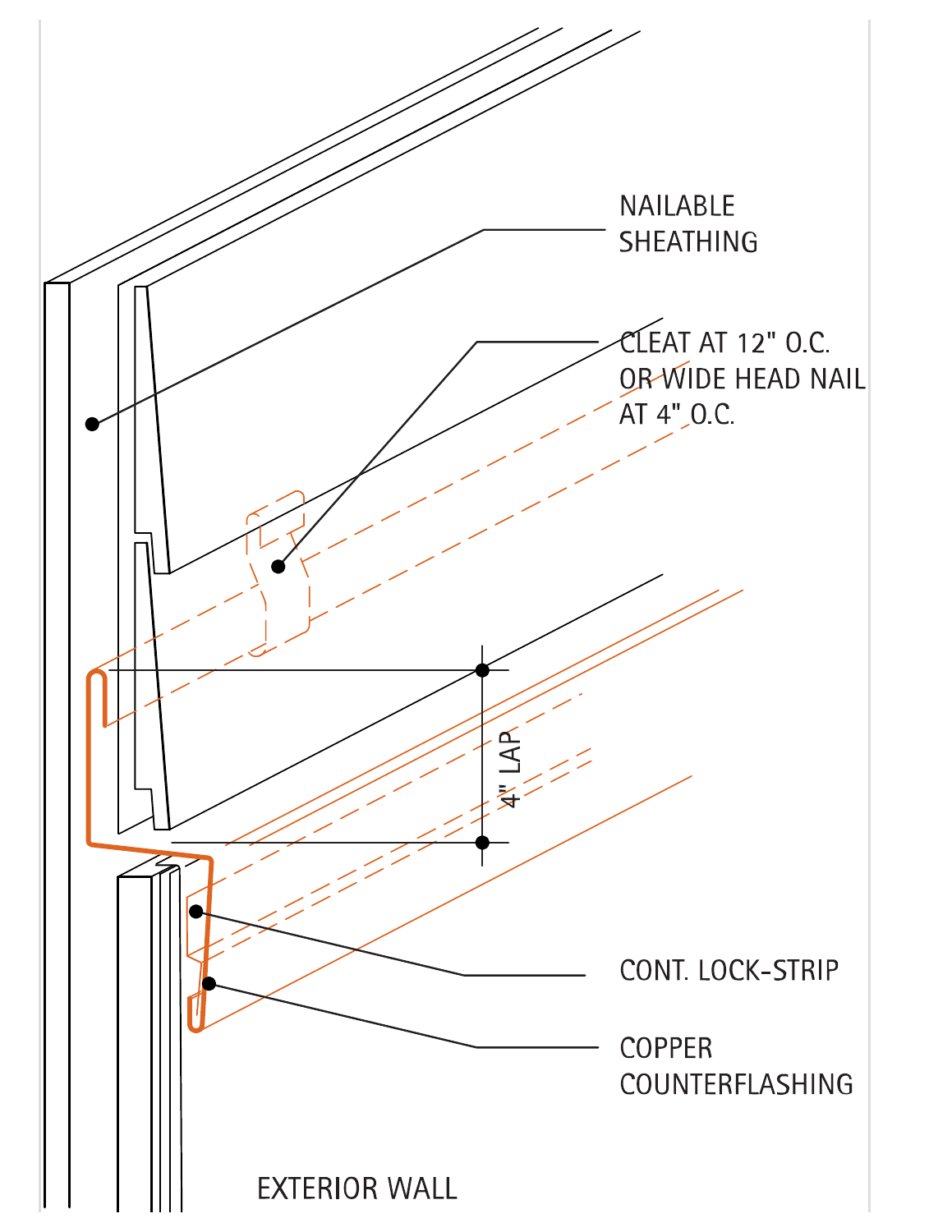# 5/2/2019 Architecture Design Handbook: Flashings and Copings - Counterflashing

### **9.2B. Vertical Wall Flashing**

This detail shows a flashing condition at a vertical wall or parapet. The roofing squares are locked into a 20 oz. copper base flashing, which extends at least 8" up the wall. The counterflashing laps the base flashing a minimum of 3".

**[Download](https://www.copper.org/applications/architecture/arch_dhb/cads/flashing-counter.B.vertical-wall-flashing.dwg) CAD File** 



### **9.2C. New Flashing in Existing Brick Wall**

This detail shows how new copper flashing is installed in an existing brick wall. The mortar joint between brick courses is raked at least 2" deep. This forms a reglet similar to [Detail](#page-0-0) 9.2A. The copper counterflashing is inserted into the reglet and held by lead wedges. The reglet is then filled with sealant.

https://www.copper.org/applications/architecture/arch\_dhb/arch-details/flashings\_copings/counterflashing.html 7/15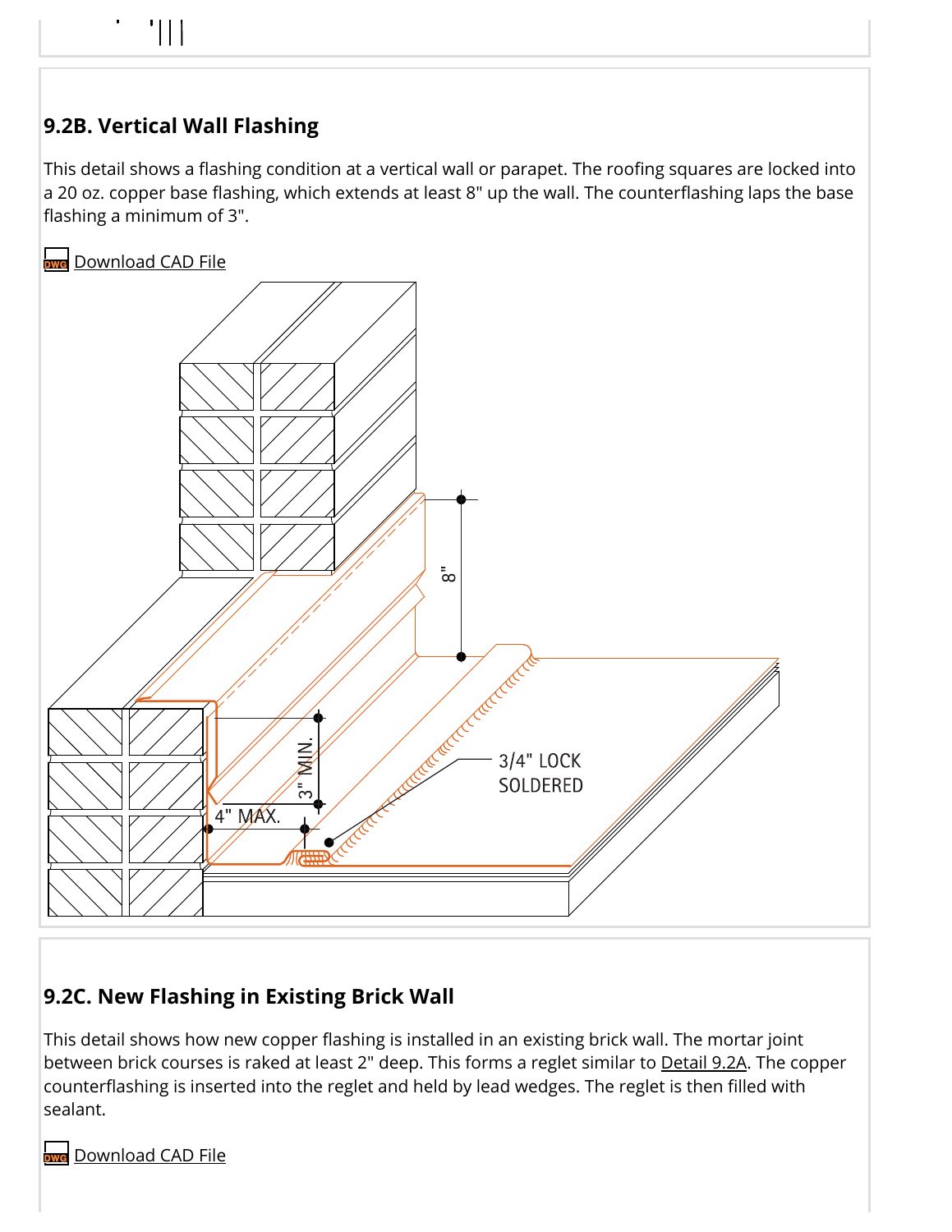![](_page_7_Figure_0.jpeg)

For Additional Information see: **[Flashings](https://www.copper.org/applications/architecture/arch_dhb/arch-details/flashings_copings/coping_covers.html) and Copings - Coping Covers**, for similar conditions at parapets and copings.

#### **9.2D. Wall Intersection at Shed Roof**

bricks. The lower edge is hemmed and laps the base flashing and is formed to be a snug fit against the passion This detail shows the use of copper cap flashing extending over copper base flashing at the intersection of a shed roof with a masonry wall. The cap flashing is set in the mortar joint between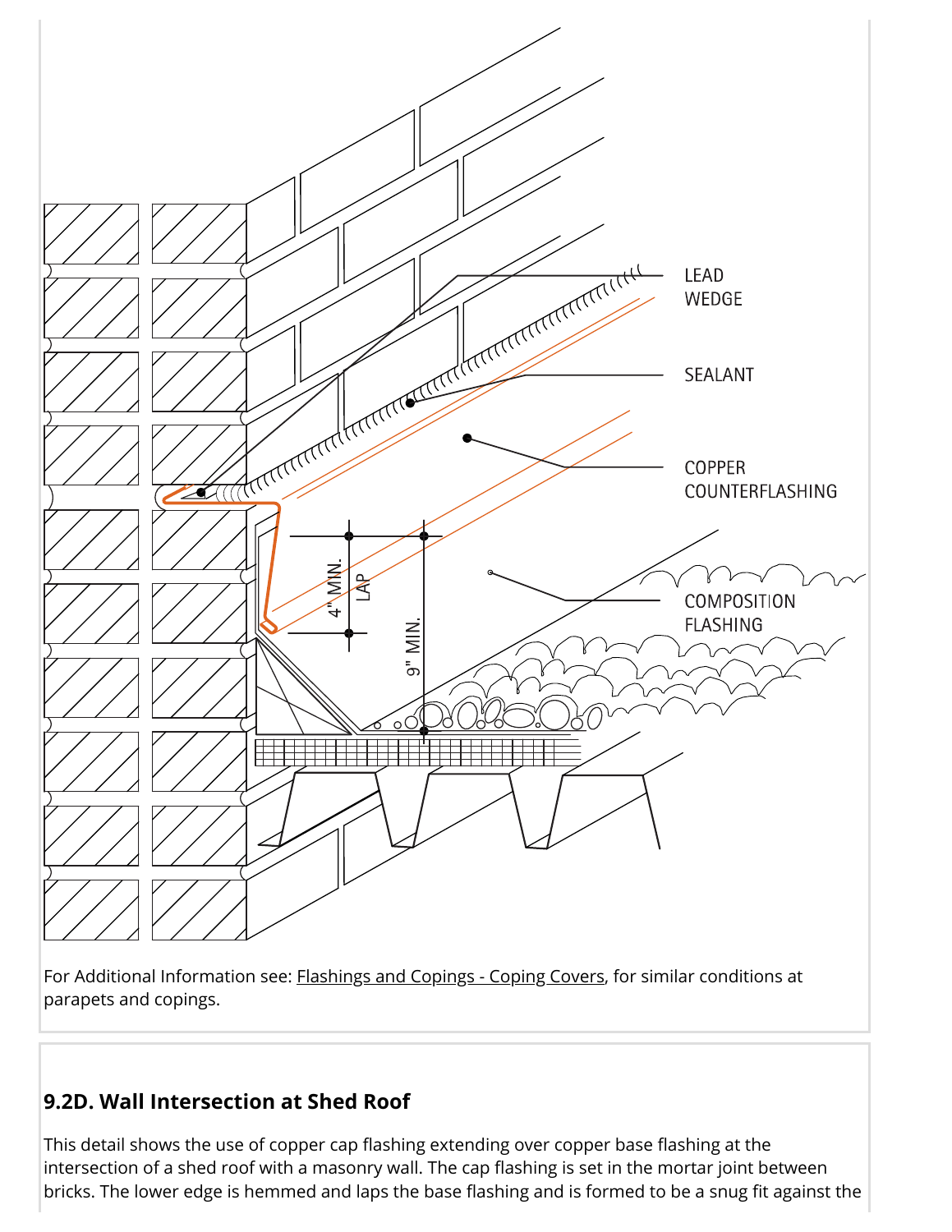base flashing. The base flashing is fastened to the roof with cleats spaced a maximum of 12" apart. The base flashing laps the roof a minimum of 4".

![](_page_8_Figure_1.jpeg)

#### **9.2E. Shed Roof - Alternate**

This detail shows an alternate flashing method for the condition in [Detail](#page-0-0) A. The difference is that a copper receiver holds the top edge of the flashing.

https://www.copper.org/applications/architecture/arch\_dhb/arch-details/flashings\_copings/counterflashing.html 9/15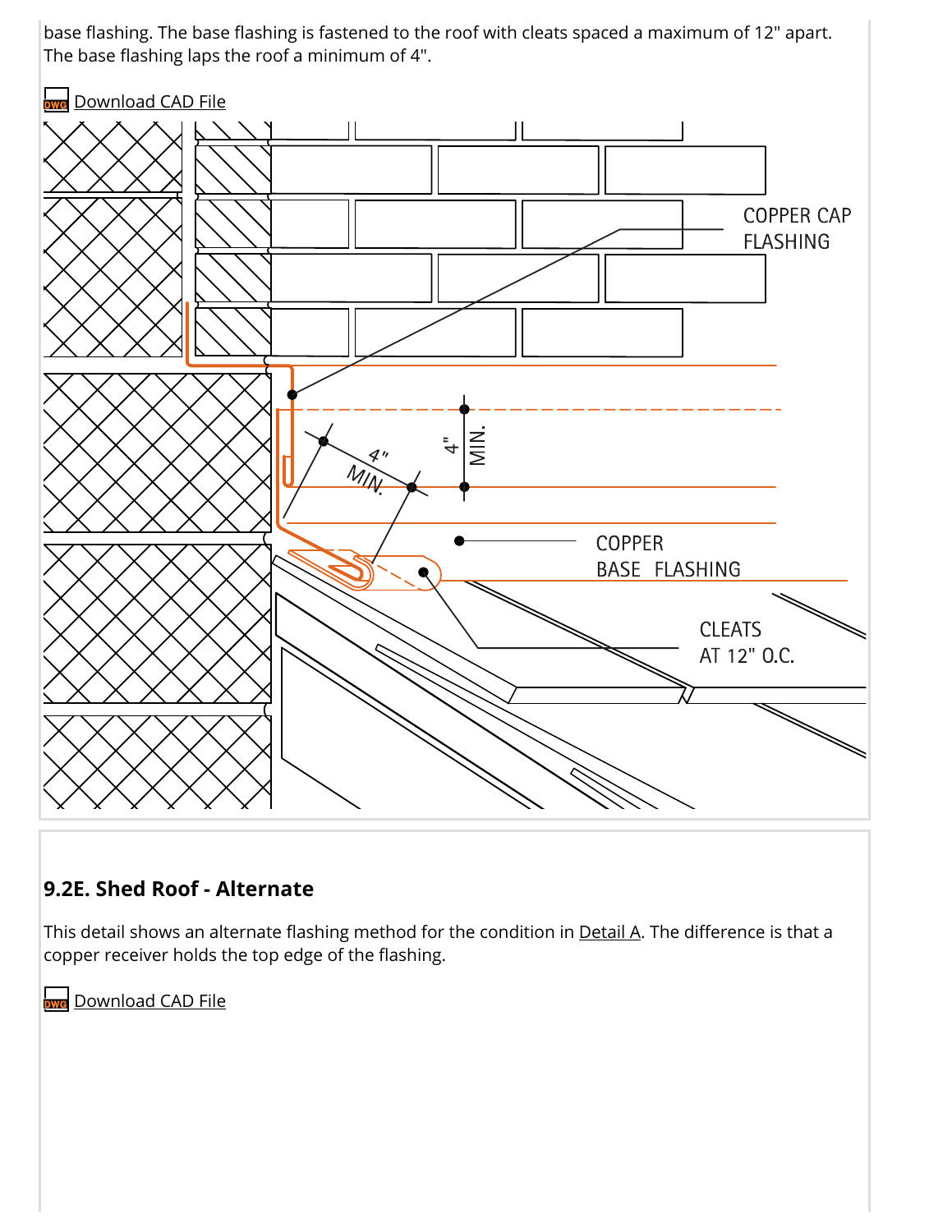![](_page_9_Figure_0.jpeg)

#### **9.2F. Wall Intersection Along Sloped Roof**

This detail illustrates the use of a saw cut to hold the flashing with the aid of lead wedges. The cut is filled with sealant. One of the difficulties using this method is dealing with end conditions, such as inside corners. The lower end of the flashing is hemmed and held by cleats at 12" O.C. max.

https://www.copper.org/applications/architecture/arch\_dhb/arch-details/flashings\_copings/counterflashing.html 10/15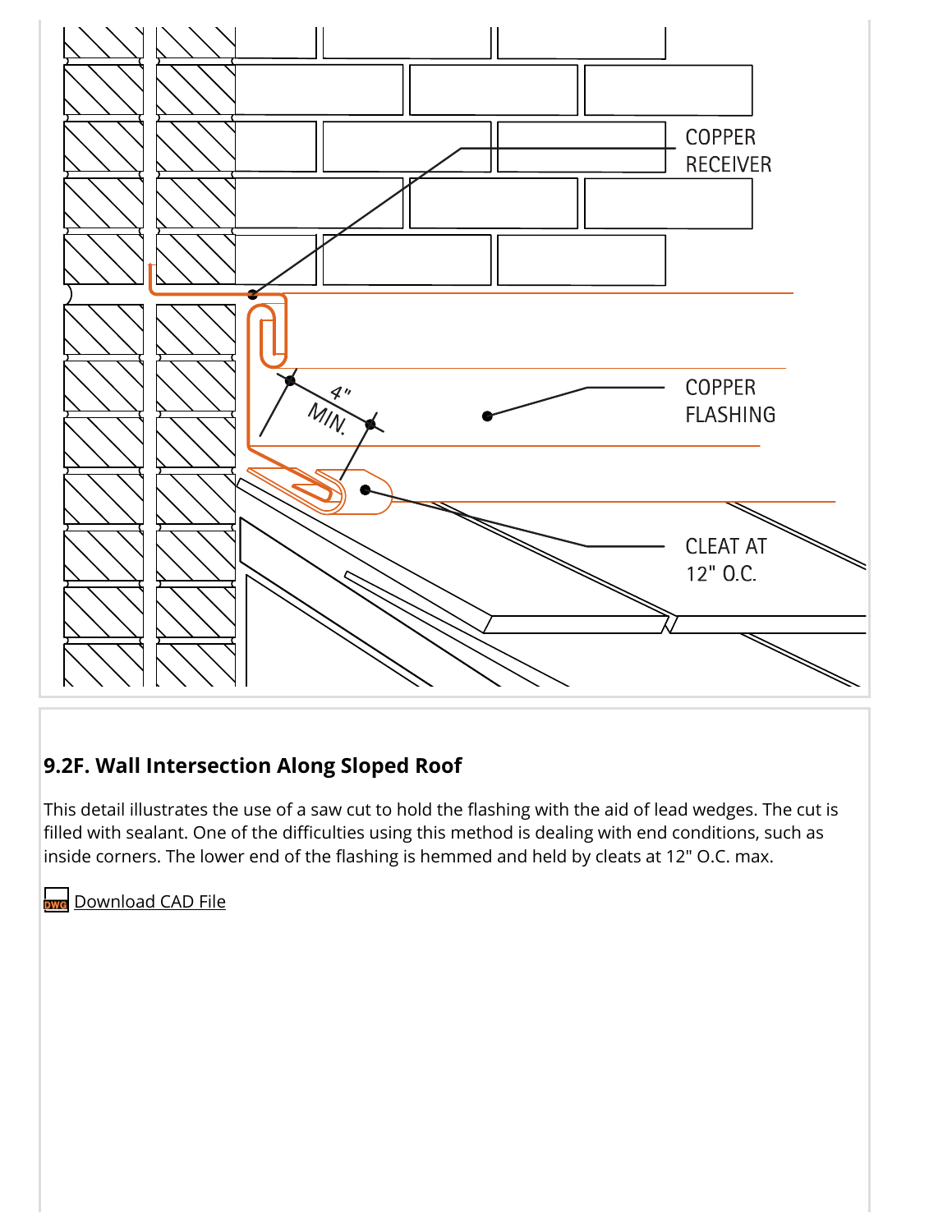![](_page_10_Figure_0.jpeg)

#### **9.2G. Copper Receiver Cast in Concrete Wall**

Another method of flashing a concrete wall is to cast the cap flashing into the wall. The cap flashing is attached to the base flashing by blind riveting. An alternate base flashing fastening method is to use cleats spaced at 12" O.C. This detail can be used on either a sloped or a flat roof.

https://www.copper.org/applications/architecture/arch\_dhb/arch-details/flashings\_copings/counterflashing.html 11/15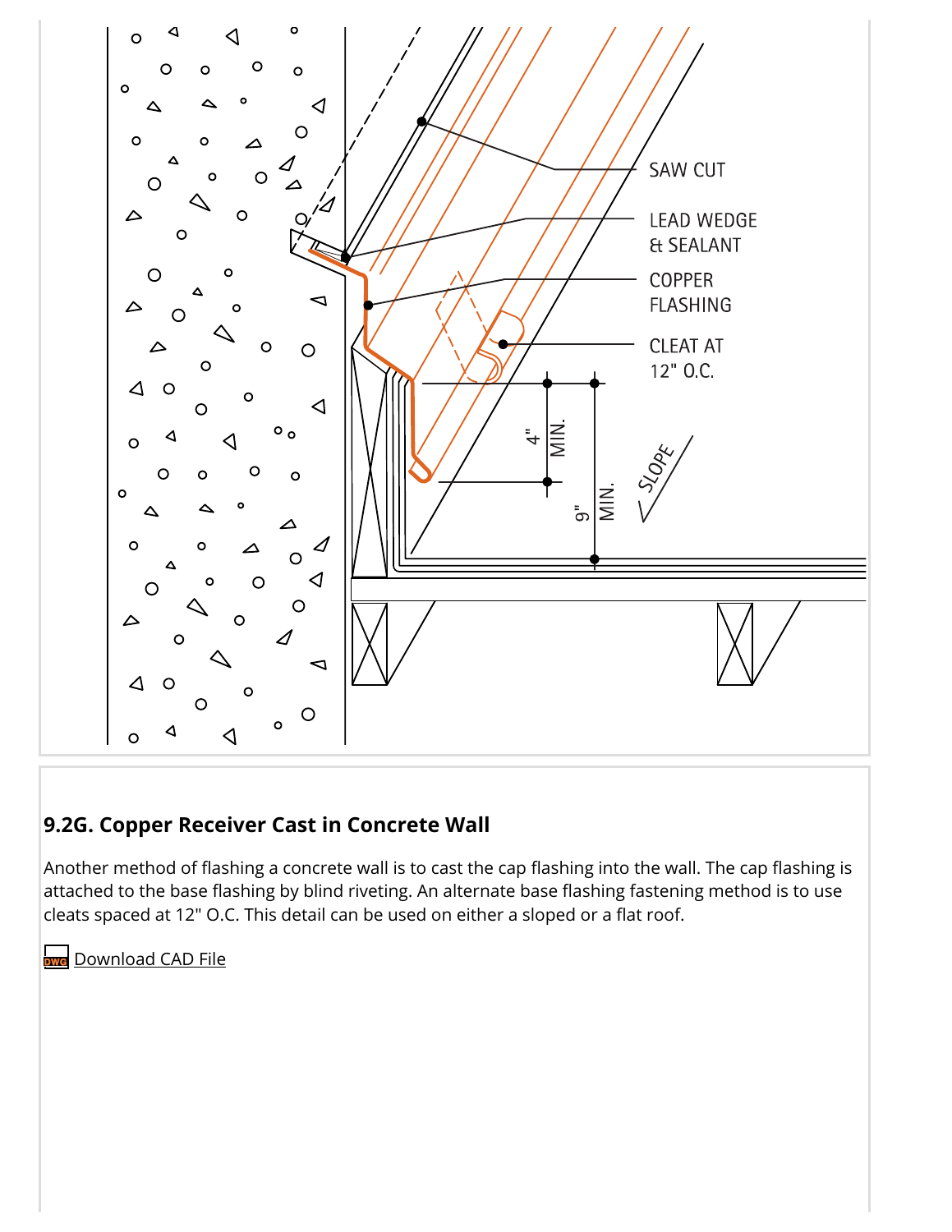![](_page_11_Figure_0.jpeg)

#### <span id="page-11-0"></span>**9.2H. Pitched Copper Roof Parallel to Wall**

This detail can be used for both standing and batten seam roofs. The copper roofing pans are turned up on the vertical wall to form a base flashing extending at least 9" up the wall where they are cleated. Copper flashing, held by a receiver at the top, is locked into a locking strip soldered to the base flashing. The counterflashing overlaps the base flashing by at least 4".

https://www.copper.org/applications/architecture/arch\_dhb/arch-details/flashings\_copings/counterflashing.html 12/15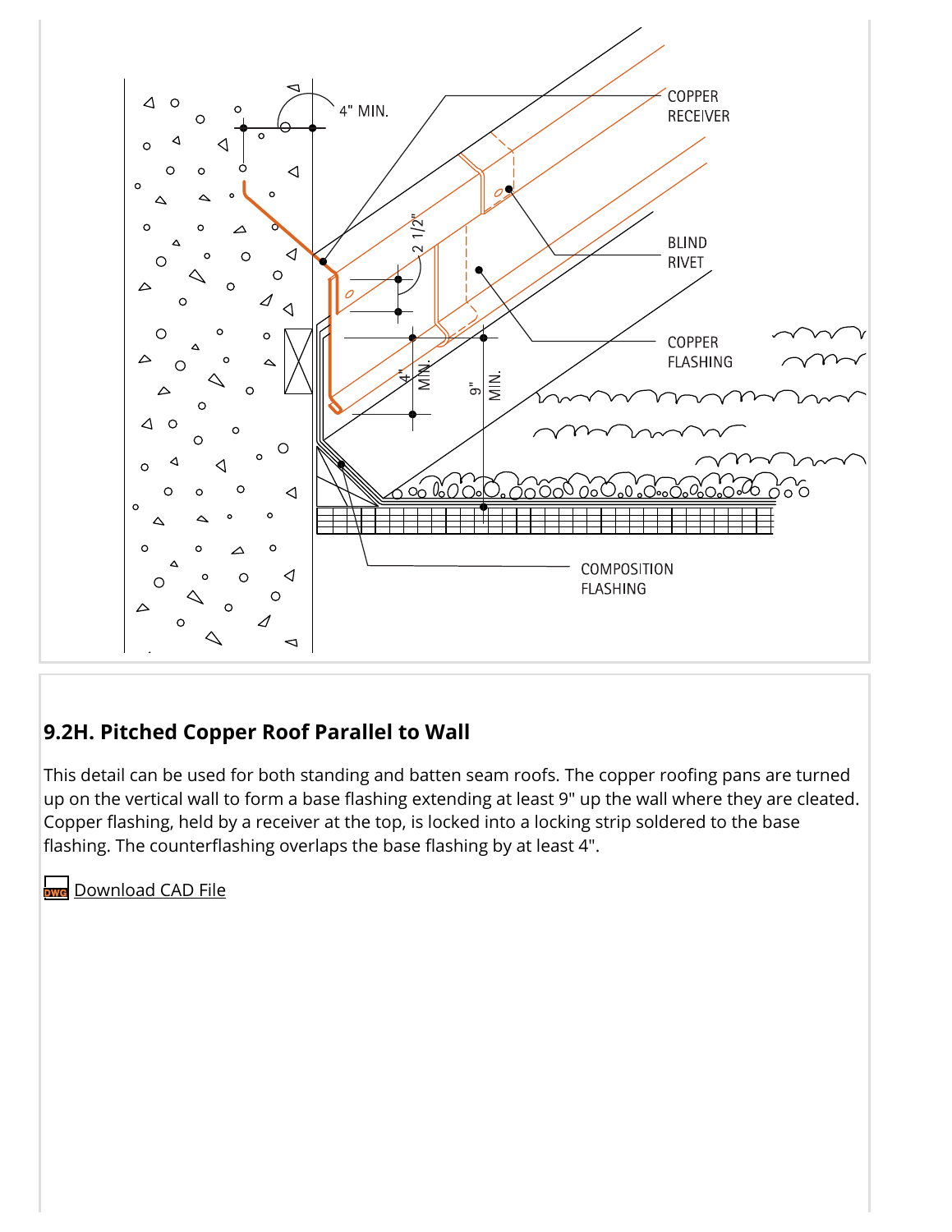![](_page_12_Figure_0.jpeg)

#### **9.2I. Batten Seam Roof at Wall**

The flashing of the head of a **[batten](https://www.copper.org/applications/architecture/arch_dhb/arch-details/roofing/batten_seam_roofing.html) seam roof** at a wall is shown in this detail. The top of the roof pan is formed into a "bread pan" whose upper edge is just above the finished batten. Copper flashing is locked into this edge, and extends at least 8" up the wall. A copper receiver holds the counterflashing at its top edge.

https://www.copper.org/applications/architecture/arch\_dhb/arch-details/flashings\_copings/counterflashing.html 13/15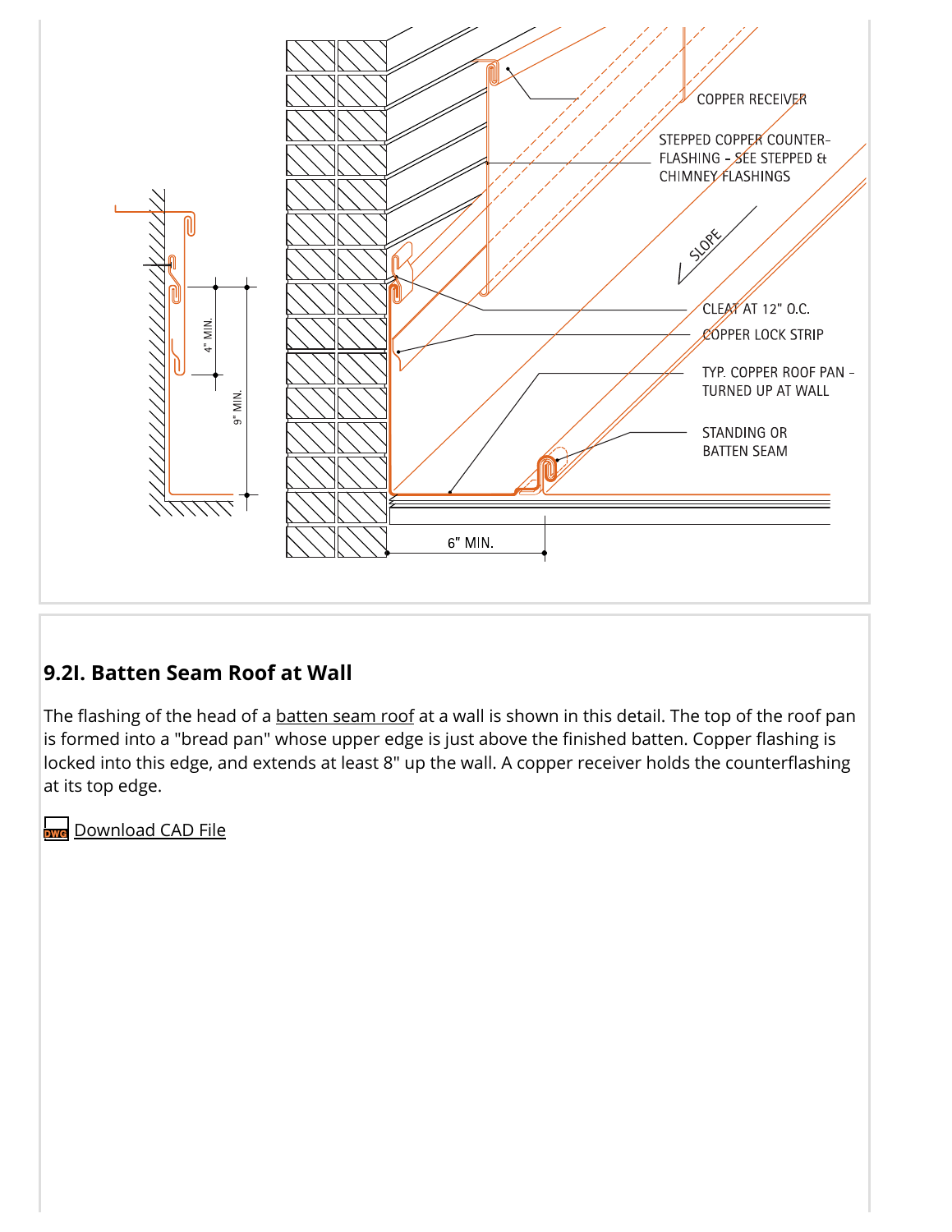![](_page_13_Figure_0.jpeg)

#### **9.2J.Standing Seam Roof at Wall**

The detail shows the method of flashing the head of a [standing](https://www.copper.org/applications/architecture/arch_dhb/arch-details/roofing/standing_seam.html) seam shed roof. The standing seams are laid flat 8" from the vertical wall, folded 3/4" and secured with copper cleats spaced 12" O.C. Copper locking strips of the same weight as the flashing are soldered to the pans between seams at least 6" from the wall and engage the base flashing in a 3/4" lock. Copper base flashing extends at least 8" up the wall to a copper receiver.

https://www.copper.org/applications/architecture/arch\_dhb/arch-details/flashings\_copings/counterflashing.html 14/15